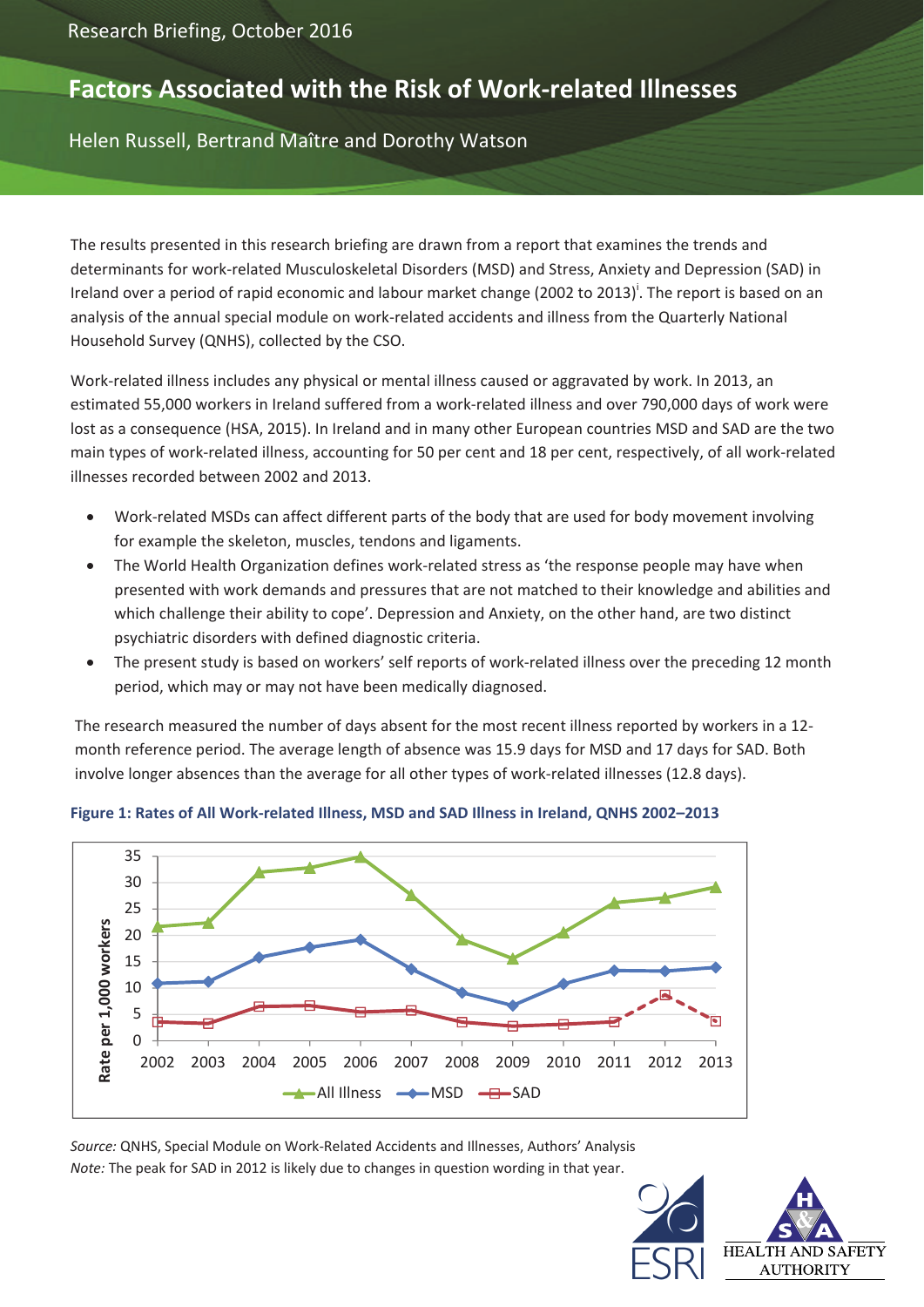MSD and SAD illnesses are both found to be pro‐cyclical, that is, they rise and fall along with the economic cycle. However, Figure 1 shows that this relationship is considerably stronger for MSD than for SAD illnesses. The study also found that the prevalence of reported MSD and SAD decreased as the health and safety inspection rate increased, holding all other factors constant.

## **Factors that contribute to the probability of MSD and SAD illnesses**

A wide range of factors influence the risk of MSD and SAD. These include characteristics of the workers themselves and aspects of their working environment and we present some of them below (see full report for detailed analysis).

## *Gender and Age*

Holding constant other relevant factors, such as sector/industry, working hours, and self‐employment, the study finds that:

- Women have a higher risk of work‐related SAD illnesses, which mirrors the gender patterns of depression and anxiety across the population as a whole: 5.8 per 1,000 female workers (0.58%) experienced SAD compared to 4.0 per 1,000 male workers (0.4%).
- There is no gender difference in the risk of MSD independent of sector and work conditions.
- The risks of work‐related MSD and SAD are strongly related to age. Workers aged 35 to 64 years are 2.5 times more likely to experience MSD than workers aged under 25 years. Among workers aged 55‐64 years, 16 per 1000 workers experienced MSD.
- The risk of work‐related SAD illness is highest among workers aged 35–54 years (0.6% or 6 per 1,000 workers in this age bracket experienced SAD). The risk of SAD among the oldest group of workers is negligible, which is likely to be a selection effect whereby those experiencing SAD do not remain working beyond retirement age.



#### **Figure 2: Adjusted Percentage Experiencing MSD & SAD by Personal Characteristics, 2002‐2013**

*Source:* QNHS, Special Module on Work‐Related Accidents and Illnesses, Authors' Analysis. For full results see main report Table 3.2 & 3.3, Appendix Figures A1 & A2. The error bars show the confidence interval around each percentage. Where the intervals do not overlap, the difference between groups for MSD or SAD is statistically significant.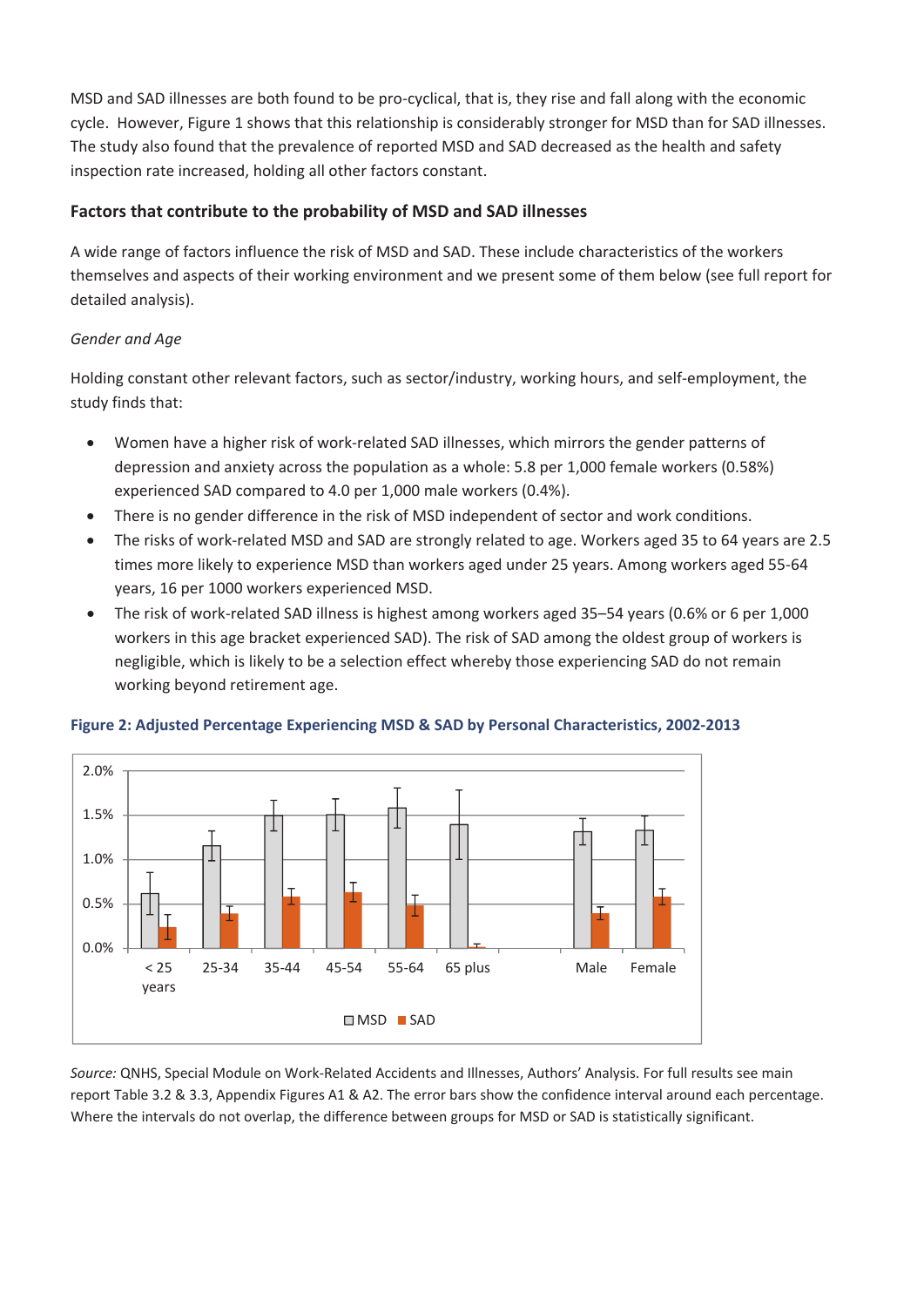#### *Economic sectors and working patterns*

The nature of the tasks executed by workers, the organisation of work, and economic sector/industry, all have a strong influence on the level of risk for MSD and SAD. Holding other worker characteristics and working conditions constant to assess the independent effect of sector, we find that:

- The risk of MSD is greatest for workers in construction (2.2% or 22 per 1,000 workers), agriculture (2% 20 per 1,000 workers) and the health services sector (1.5% or 15 per 1,000 workers), and lowest for workers in education and all other services<sup>ii</sup> (<1%).
- The risk of SAD illness is the highest for workers in the education sector followed by those in health, public administration, transport and other services. Workers employed in the agriculture, construction, industry and retail and accommodation/food have significantly lower rates of SAD compared to workers in the other services sector.



#### **Figure 3: Adjusted Percentage Experiencing MSD & SAD Illness by Economic Sector, 2002 to 2013**

See notes to Figure 2.

While the QNHS lacks information on work tasks, the study examined factors such as working schedules and hours, job experience, shift work and night work. The analysis shows that:

- Controlling for sector, the self-employed have a greater risk of MSD than employees but a somewhat lower risk of SAD.
- There is a significantly greater risk of SAD illness for those working long weekly hours. For example, those working 50 hours and over are three times more likely to experience SAD illness than those working under 30 hours.
- The risk of MSD is not strongly linked to working hours, except for those working 40 to 49 hours, who have a lower risk than those working under 30 hours. This could be due to those with MSD reducing their working hours.
- Shift workers face a greater risk of both MSD and SAD (1.5 and 1.3 times greater than other workers). Night work is also associated with a higher rate of MSD.
- Workers in their jobs for less than 6 months face a greater risk of MSD per month worked compared to workers with tenure of over 5 years. Similarly, workers with short tenure have a higher risk of SAD per month worked.